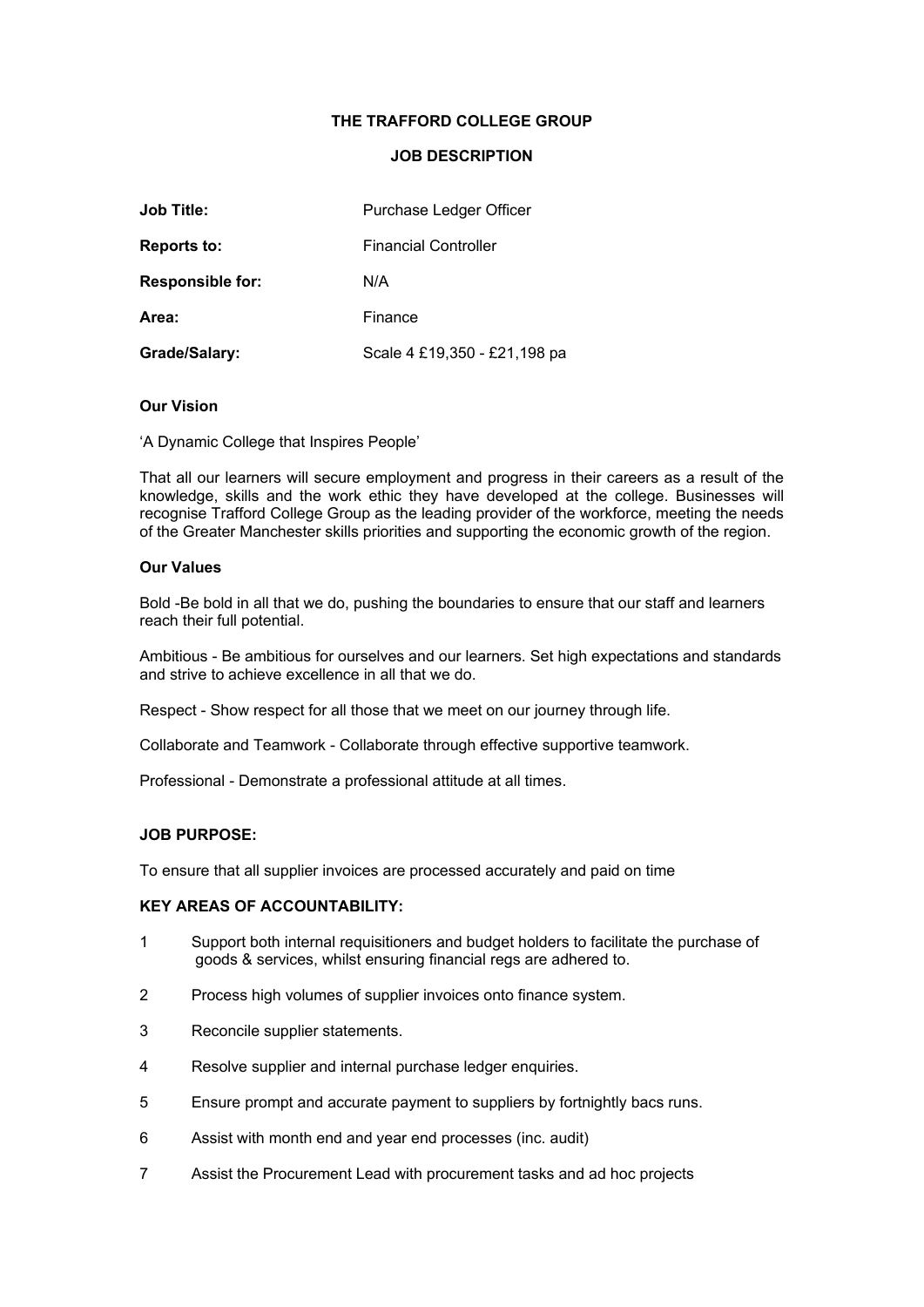# **Equality and Diversity:**

- 1. It is the responsibility of the post holder to promote equality and diversity throughout the Group
- 2. The post holder will undertake their duties in full accordance with the Group's policies and procedures relating to equal opportunity and diversity

# **Health and Safety:**

- 1. To promote health, safety and welfare throughout the Trafford College Group
- 2. To undertake their duties and responsibilities in full accordance with Trafford College Group's Health and Safety Policy and Procedures

# **Safeguarding Children and Vulnerable Adults:**

- 1. It is the responsibility of the post holder to commit to safeguarding and promoting the welfare of children and vulnerable adults within the Group.
- 2. The post holder will undertake their duties in full accordance with the Group's policies and procedures relating to safeguarding and promoting the welfare of children and vulnerable adults, e.g. dealing with learner issues i.e. safeguarding and referring on to specialist staff.
- 3. This position is subject to an enhanced criminal records check from the Disclosure & Barring Service (DBS) and will be subject to satisfactory clearance of this check.
- 4. If this position is classed as Regulated Activity, it is subject to an Adult & Child barring check.

# **Review**

The details contained in this job description, particularly the principal accountabilities, reflect the content of the job at the date the job description was prepared. It should be remembered, however, that over time, the nature of individual jobs will inevitably change; existing duties may be lost, and other duties may be gained without changing the general character of the duties of the level of responsibility entailed. Consequently, the Corporation will expect to revise this job description from time to time and will consult with the post holder at the appropriate time.